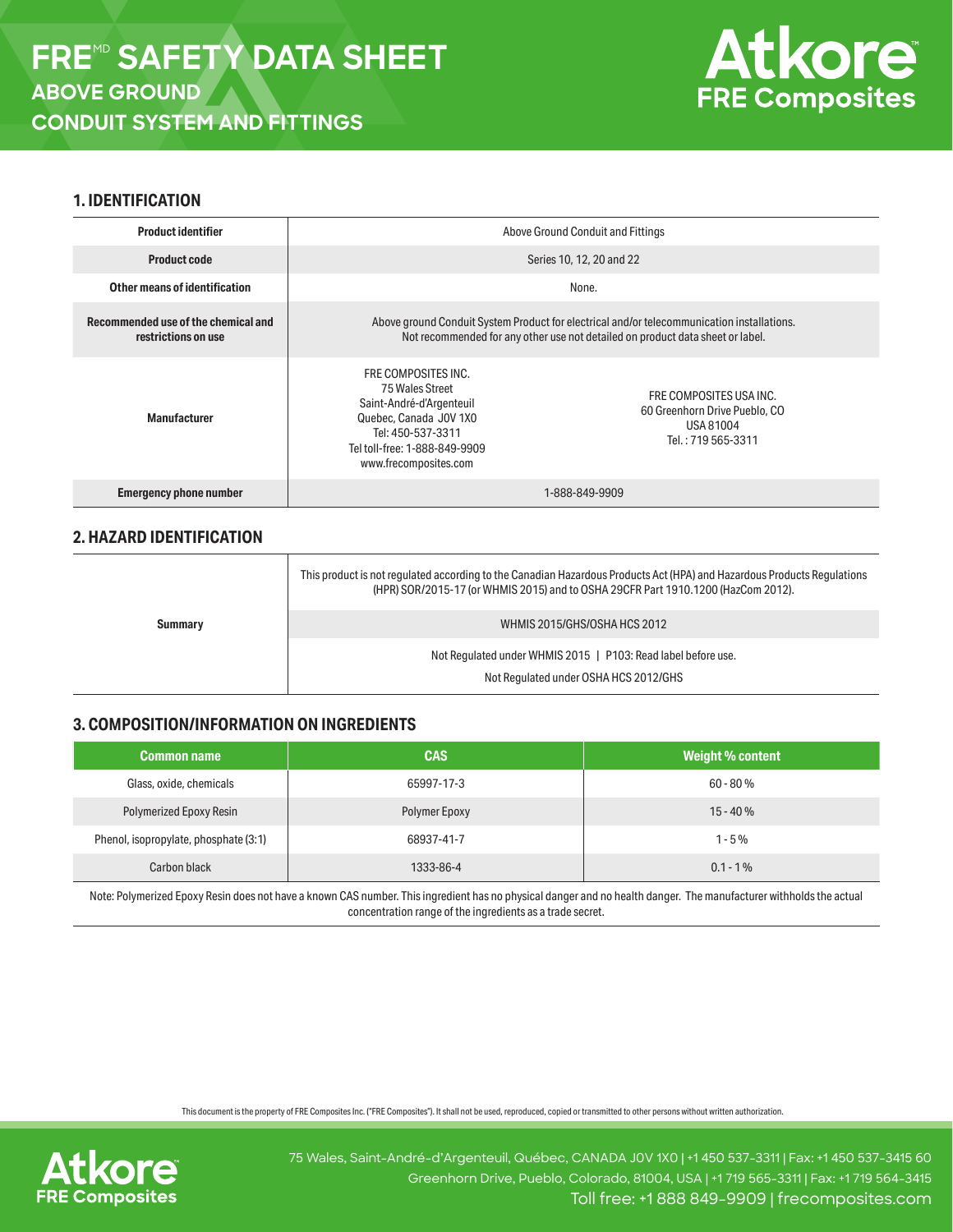

## **4. FIRST-AID MEASURES**

| <b>Inhalation</b>      | No first aid is necessary.                                                                                                                                                         |  |  |
|------------------------|------------------------------------------------------------------------------------------------------------------------------------------------------------------------------------|--|--|
| <b>Skin contact</b>    | No first aid is necessary.                                                                                                                                                         |  |  |
| Eye contact            | Flush with water for at least 15 minutes. Remove contact lenses if easy to do. Hold eyelids apart to rinse properly.<br>If a problem develops or persists, seek medical attention. |  |  |
| Ingestion              | Not relevant to this product.                                                                                                                                                      |  |  |
| <b>Other</b>           | No additional information.                                                                                                                                                         |  |  |
| <b>Symptoms</b>        | No critical hazards to health.                                                                                                                                                     |  |  |
| Notes to the physician | No critical hazards to health.                                                                                                                                                     |  |  |

### **5. FIRE-FIGHTING MEASURES**

| Suitable extinguishing media                          | Use appropriate extinguisher for surrounding fire.                             |  |  |
|-------------------------------------------------------|--------------------------------------------------------------------------------|--|--|
| <b>Specific hazards arising</b><br>from the chemical  | No hazard listed.                                                              |  |  |
| Special protective equipment                          | Firefighters must wear self contained breathing apparatus with full face mask. |  |  |
| <b>Special protective actions</b><br>for firefighters | None reported.                                                                 |  |  |

# **6. ACCIDENTAL RELEASE MEASURES**

| Personal precautions, protective<br>equipment and emergency procedures | Make sure to wear personal protective equipment mentioned in this Safety Data Sheet. |  |  |
|------------------------------------------------------------------------|--------------------------------------------------------------------------------------|--|--|
| <b>Environmental precautions</b>                                       | No hazard listed.                                                                    |  |  |
| Methods and materials for containment<br>and cleaning up               | Pick up mechanically and reuse as long as it is not contaminated.                    |  |  |

# **7. HANDLING AND STORAGE**

| <b>Precautions for safe handling</b>                            | Wear eye protection, gloves and other protective clothing that are adapted to the task being performed and the risks involved. |  |  |
|-----------------------------------------------------------------|--------------------------------------------------------------------------------------------------------------------------------|--|--|
| Conditions for safe storage, including<br>any incompatibilities | Store away from direct sunlight.                                                                                               |  |  |
| Storage temperature                                             | 15 to 25°C (59 to 77°F)                                                                                                        |  |  |

This document is the property of FRE Composites Inc. ("FRE Composites"). It shall not be used, reproduced, copied or transmitted to other persons without written authorization.

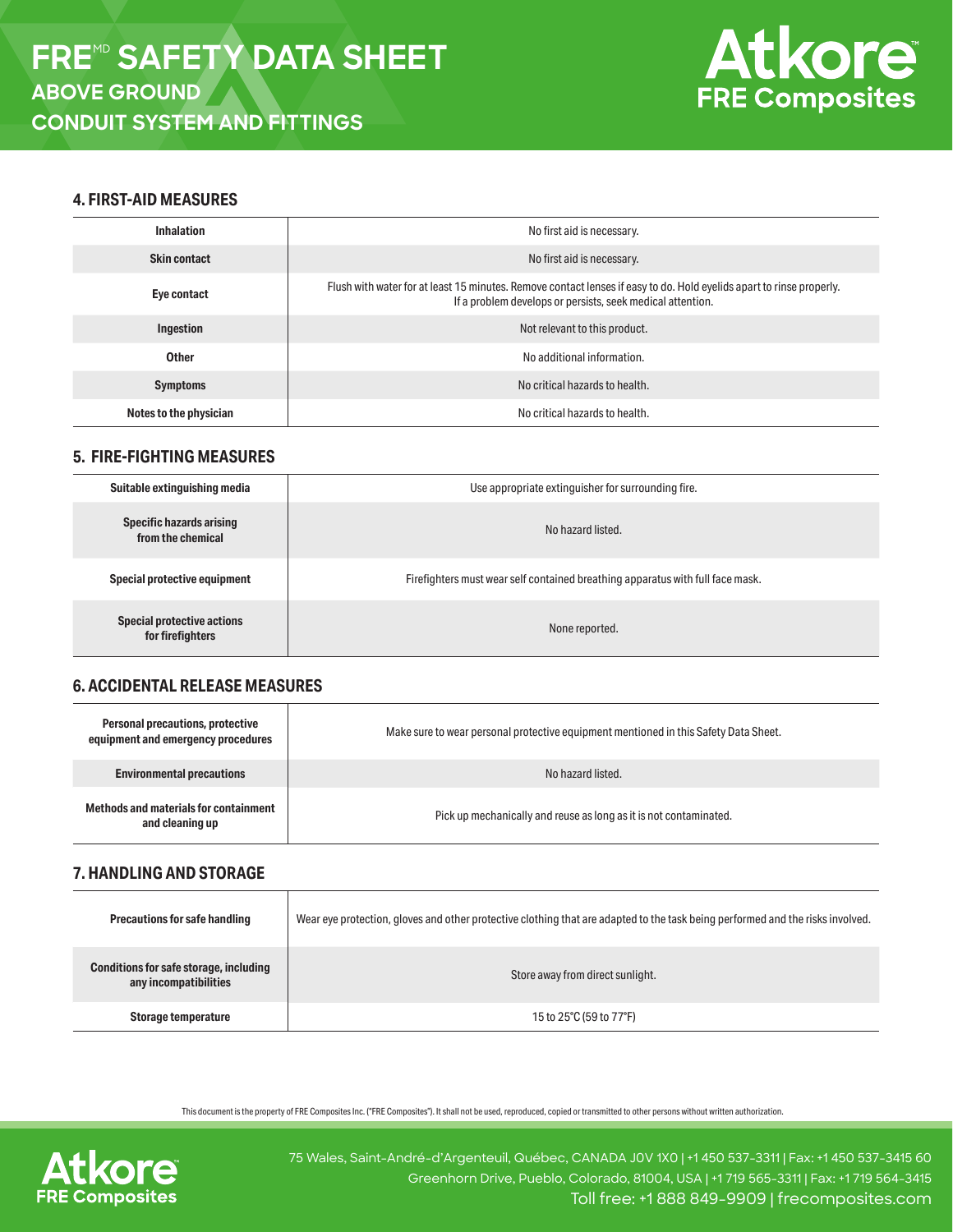

## **8. EXPOSURE CONTROLS/PERSONAL PROTECTION**

| <b>Immediately Dangerous to Life or Health</b> |                  |                                                                                                                             | Carbon black: 1750 mg/m3.                                                                                                      |          |                                                                            |
|------------------------------------------------|------------------|-----------------------------------------------------------------------------------------------------------------------------|--------------------------------------------------------------------------------------------------------------------------------|----------|----------------------------------------------------------------------------|
| Glass, oxide, chemicals                        | TWA (8 h)        | Inhalable Fraction                                                                                                          | $5 \,\mathrm{mg/m^3}$                                                                                                          | $1$ f/cc | <b>ACGIH</b>                                                               |
| Carbon black                                   | Ceiling TWA (8h) | <b>Total Dust</b><br><b>Total Dust</b>                                                                                      | $5 \,\mathrm{mg/m^3}$<br>$10 \,\mathrm{mq/m^3}$<br>$3,5 \,\mathrm{mg/m^3}$<br>$3 \,\mathrm{mq/m^3}$<br>$3,5 \,\mathrm{mg/m^3}$ | 3 f/cc   | <b>NIOSH</b><br><b>RSST</b><br><b>OSHA</b><br>ACGIH, BC, ON<br><b>RSST</b> |
| Appropriate engineering controls               |                  | Provide sufficient mechanical ventilation (general or local exhaust) to keep the airborne concentrations of vapours, mists, | aerosols or dust below their respective occupational exposure limits. .                                                        |          |                                                                            |

| Individual protection measures |                                                                                                                                                                                                                                                                                                                                                                         |  |  |
|--------------------------------|-------------------------------------------------------------------------------------------------------------------------------------------------------------------------------------------------------------------------------------------------------------------------------------------------------------------------------------------------------------------------|--|--|
| Eye                            | Wear safety glasses with side shields.                                                                                                                                                                                                                                                                                                                                  |  |  |
| <b>Hands</b>                   | Wear leather gloves, nitrile or neoprene gloves. Discard gloves with tears, pinholes, or signs of wear.                                                                                                                                                                                                                                                                 |  |  |
| <b>Skin</b>                    | Personal protective equipment for the body should be selected based on the task being performed and the risks involved.<br>Wear normal work clothing covering arms and legs as required by employer code.                                                                                                                                                               |  |  |
| <b>Respiratory</b>             | Respiratory protection is not required for normal use. Wear a respirator where the conditions in the workplace require it.<br>Moreover, respiratory protection equipment (RPE) must be selected, fitted, maintained and inspected in accordance with<br>regulations and standard 29 CFR 1910.134 (OSHA), ANSI Z88.2 or CSA Z 94.11 (Canada) and approved by NIOSH/MSHA. |  |  |
| Feet                           | None                                                                                                                                                                                                                                                                                                                                                                    |  |  |
|                                | Safety glasses<br>Nitrile gloves                                                                                                                                                                                                                                                                                                                                        |  |  |

This document is the property of FRE Composites Inc. ("FRE Composites"). It shall not be used, reproduced, copied or transmitted to other persons without written authorization.

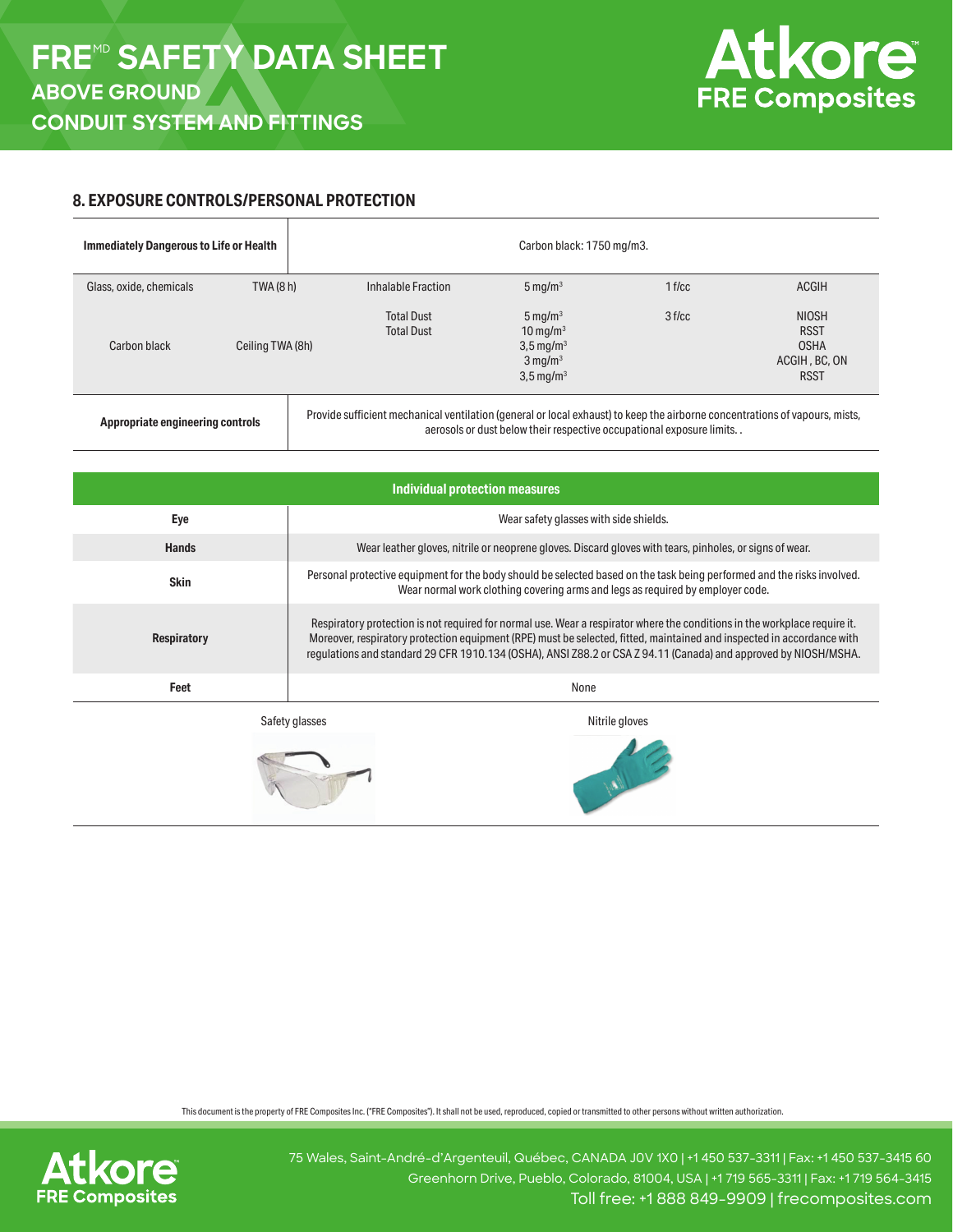

#### **9. PHYSICAL AND CHEMICAL PROPERTIES**

| <b>Physical state</b>                                                                       | Solid             | <b>Flammability</b>                             | Non-flammable               |  |
|---------------------------------------------------------------------------------------------|-------------------|-------------------------------------------------|-----------------------------|--|
| Colour                                                                                      | <b>Black</b>      | <b>Flammability limits</b>                      | Non-flammable               |  |
| <b>Odour</b>                                                                                | Odourless         | <b>Flash point</b>                              | N/Ap.                       |  |
| <b>Odour threshold</b>                                                                      | N/Av.             | <b>Auto-ignition temperature</b>                | N/Av.                       |  |
| pH                                                                                          | N/Ap.             | Sensibility to electrostatic charges            | N <sub>o</sub>              |  |
| <b>Melting point</b>                                                                        | N/Av.             | Sensibility to sparks and/or friction           | N <sub>o</sub>              |  |
| <b>Freezing point</b>                                                                       | N/Av.             | <b>Vapour density</b>                           | $N/Av.$ (Air = 1)           |  |
| <b>Boiling point</b>                                                                        | N/Av.             | <b>Relative density</b>                         | 1.7 to 1.9 kg/L (Water = 1) |  |
| <b>Solubility</b>                                                                           | Soluble in water. | <b>Partition coefficient</b><br>n-octanol/water | N/Av.                       |  |
| <b>Evaporation rate</b>                                                                     | N/Av.             | <b>Decomposition temperature</b>                | N/Av.                       |  |
| Vapour pressure                                                                             | N/Av.             | <b>Viscosity</b>                                | N/Av.                       |  |
| <b>Percent Volatile</b>                                                                     | N/Av.             | <b>Molecular mass</b>                           | N/Ap.                       |  |
| N/Av.: Not Available<br>Und.: Undetermined<br>N/E: Not Established<br>N/Ap.: Not Applicable |                   |                                                 |                             |  |

# **10. STABILITY AND REACTIVITY**

| <b>Reactivity</b>                                                        | No reaction expected.                        |  |  |
|--------------------------------------------------------------------------|----------------------------------------------|--|--|
| <b>Chemical stability</b>                                                | Stable under recommended storage conditions. |  |  |
| <b>Possibility of hazardous reactions</b><br>(including polymerizations) | Hazardous polymerization will not occur.     |  |  |
| <b>Conditions to avoid</b>                                               | None reported.                               |  |  |
| Incompatible materials                                                   | Not applicable.                              |  |  |
| <b>Hazardous decomposition products</b>                                  | No decomposition product.                    |  |  |

This document is the property of FRE Composites Inc. ("FRE Composites"). It shall not be used, reproduced, copied or transmitted to other persons without written authorization.

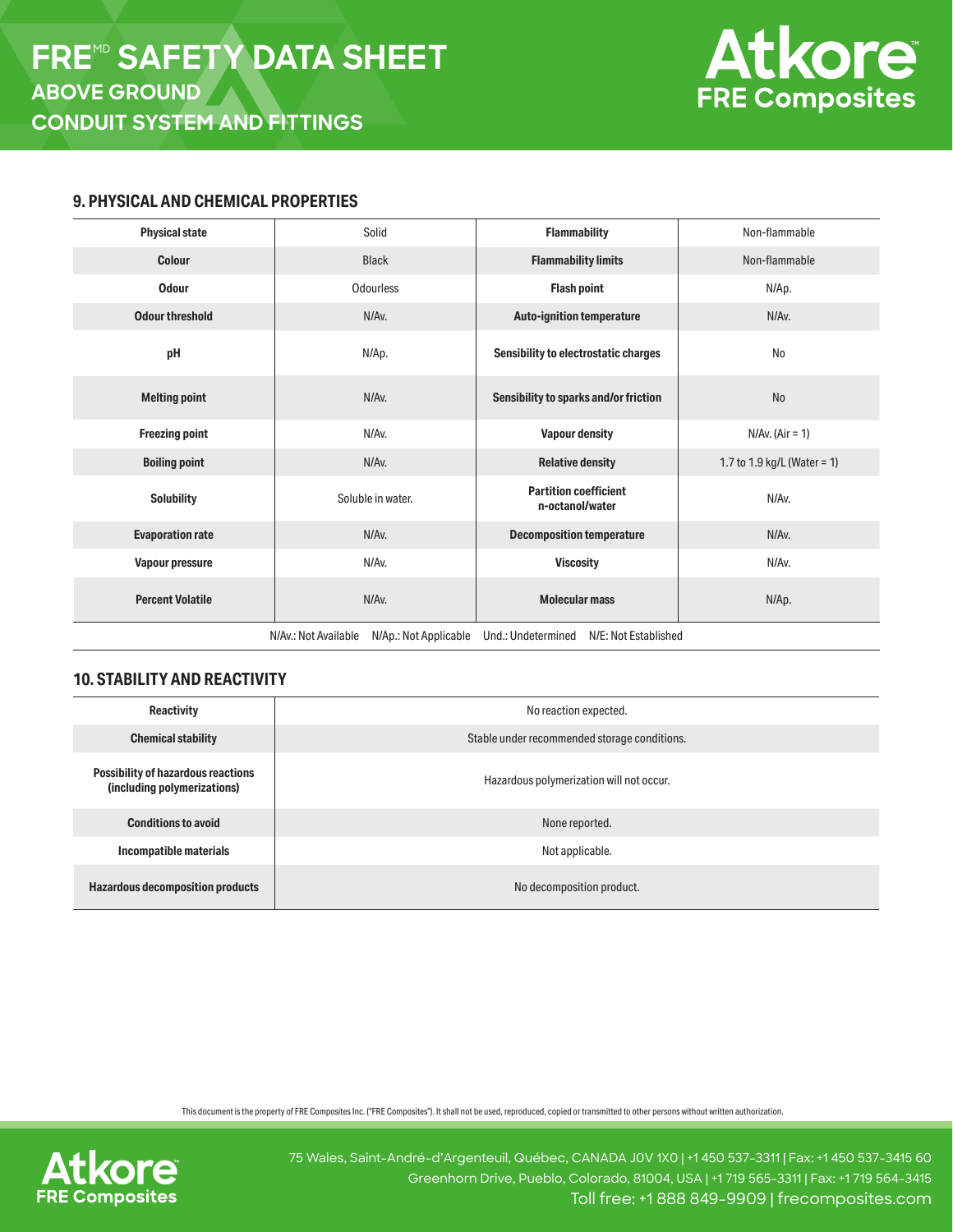

## **11. TOXICOLOGICAL INFORMATION**

| <b>Numerical measures of toxicity</b> | Glass, oxide, chemicals<br>Phenol, isopropylate, phosphate (3:1)<br>Carbon black                                                                                                             | Ingestion<br>Skin<br>Ingestion<br>Inhalation<br>Skin<br>Ingestion<br>Skin                                                                                                                                                                                            | >2000 mg/kg<br>>2000 mg/kg<br>>5000 mg/kg<br>>200 mg/l/1h<br>>10000 mg/kg<br>>15400 mg/kg<br>>3000 mg/kg                                                                                                                                                                                                                                             | Rat<br>Rabbit<br>Rat<br>Rat<br>Rabbit<br>Rat<br>Rabbit | LD50<br>LD50<br>LD50<br><b>LC50</b><br>LD50<br>LD50<br>LD50 |  |
|---------------------------------------|----------------------------------------------------------------------------------------------------------------------------------------------------------------------------------------------|----------------------------------------------------------------------------------------------------------------------------------------------------------------------------------------------------------------------------------------------------------------------|------------------------------------------------------------------------------------------------------------------------------------------------------------------------------------------------------------------------------------------------------------------------------------------------------------------------------------------------------|--------------------------------------------------------|-------------------------------------------------------------|--|
| Likely routes of exposure             |                                                                                                                                                                                              |                                                                                                                                                                                                                                                                      | Skin, eyes, inhalation, ingestion.                                                                                                                                                                                                                                                                                                                   |                                                        |                                                             |  |
|                                       | Eye contact                                                                                                                                                                                  | Not irritating (OECD TG 405). The friction can cause mechanical eyes irritation.                                                                                                                                                                                     |                                                                                                                                                                                                                                                                                                                                                      |                                                        |                                                             |  |
|                                       | <b>Skin contact</b>                                                                                                                                                                          |                                                                                                                                                                                                                                                                      | Not irritating (OECD TG 404). The mechanical friction can cause skin irritation.                                                                                                                                                                                                                                                                     |                                                        |                                                             |  |
|                                       | Inhalation                                                                                                                                                                                   |                                                                                                                                                                                                                                                                      | No significant effects or critical hazards to health.                                                                                                                                                                                                                                                                                                |                                                        |                                                             |  |
|                                       | Ingestion                                                                                                                                                                                    |                                                                                                                                                                                                                                                                      | Not a likely route of exposure.                                                                                                                                                                                                                                                                                                                      |                                                        |                                                             |  |
| Delayed, immediate and                | Respiratory or skin<br>sensitization                                                                                                                                                         | Ingredients present at levels greater than or equal to 0.1% of this product are not skin or<br>respiratory sensitizers.                                                                                                                                              |                                                                                                                                                                                                                                                                                                                                                      |                                                        |                                                             |  |
|                                       | <b>IARC/NTP Classification</b>                                                                                                                                                               | <b>Common name</b><br>Glass, oxide, chemicals<br>Carbon black                                                                                                                                                                                                        | <b>IARC</b><br><b>NTP</b><br>R<br>$\mathcal{L}_{\mathcal{A}}$<br>2B<br>IARC: 1- Carcinogenic; 2A- Probably carcinogenic; 2B- Possibly carcinogenic.<br>NTP: K- Known to be carcinogens; R- Reasonably anticipated to be carcinogens.                                                                                                                 |                                                        |                                                             |  |
| chronic effects                       | Carcinogenicity                                                                                                                                                                              |                                                                                                                                                                                                                                                                      | The product contains ingredients which are carcinogenic by inhalation of dust. However, the<br>physical state of this product is not expected to produce dust. So there is no risk of cancer<br>during normal use. This product does not present such risk of chronic health because the<br>latter is bound to other materials (thermosetted resin). |                                                        |                                                             |  |
|                                       | Mutagenicity                                                                                                                                                                                 |                                                                                                                                                                                                                                                                      | Ingredients in this product present at levels greater than or equal to 0.1% are not known to<br>cause mutagenic effects.                                                                                                                                                                                                                             |                                                        |                                                             |  |
|                                       | Reproductive toxicity                                                                                                                                                                        | Phenol, isopropylate, phosphate (3:1) (CAS no 68937-41-7) has adverse effect on<br>reproductive performance on rat by oral gavage. This product does not present such risk of<br>chronic health because the latter is bound to other materials (thermosetted resin). |                                                                                                                                                                                                                                                                                                                                                      |                                                        |                                                             |  |
|                                       | Specific target organ toxicity<br>- single exposure                                                                                                                                          | No target organ is listed.                                                                                                                                                                                                                                           |                                                                                                                                                                                                                                                                                                                                                      |                                                        |                                                             |  |
|                                       | Specific target organ toxicity<br>- repeated exposure                                                                                                                                        |                                                                                                                                                                                                                                                                      | No target organ is listed.                                                                                                                                                                                                                                                                                                                           |                                                        |                                                             |  |
| <b>Interactive effects</b>            |                                                                                                                                                                                              |                                                                                                                                                                                                                                                                      | No information available for this product.                                                                                                                                                                                                                                                                                                           |                                                        |                                                             |  |
| <b>Other information</b>              | The oral and skin acute toxicity estimates (ATE) of the mixture were calculated to be greater than 2000 mg/kg. These values are<br>not classified according to WHMIS 2015 and OSHA HCS 2012. |                                                                                                                                                                                                                                                                      |                                                                                                                                                                                                                                                                                                                                                      |                                                        |                                                             |  |

This document is the property of FRE Composites Inc. ("FRE Composites"). It shall not be used, reproduced, copied or transmitted to other persons without written authorization.

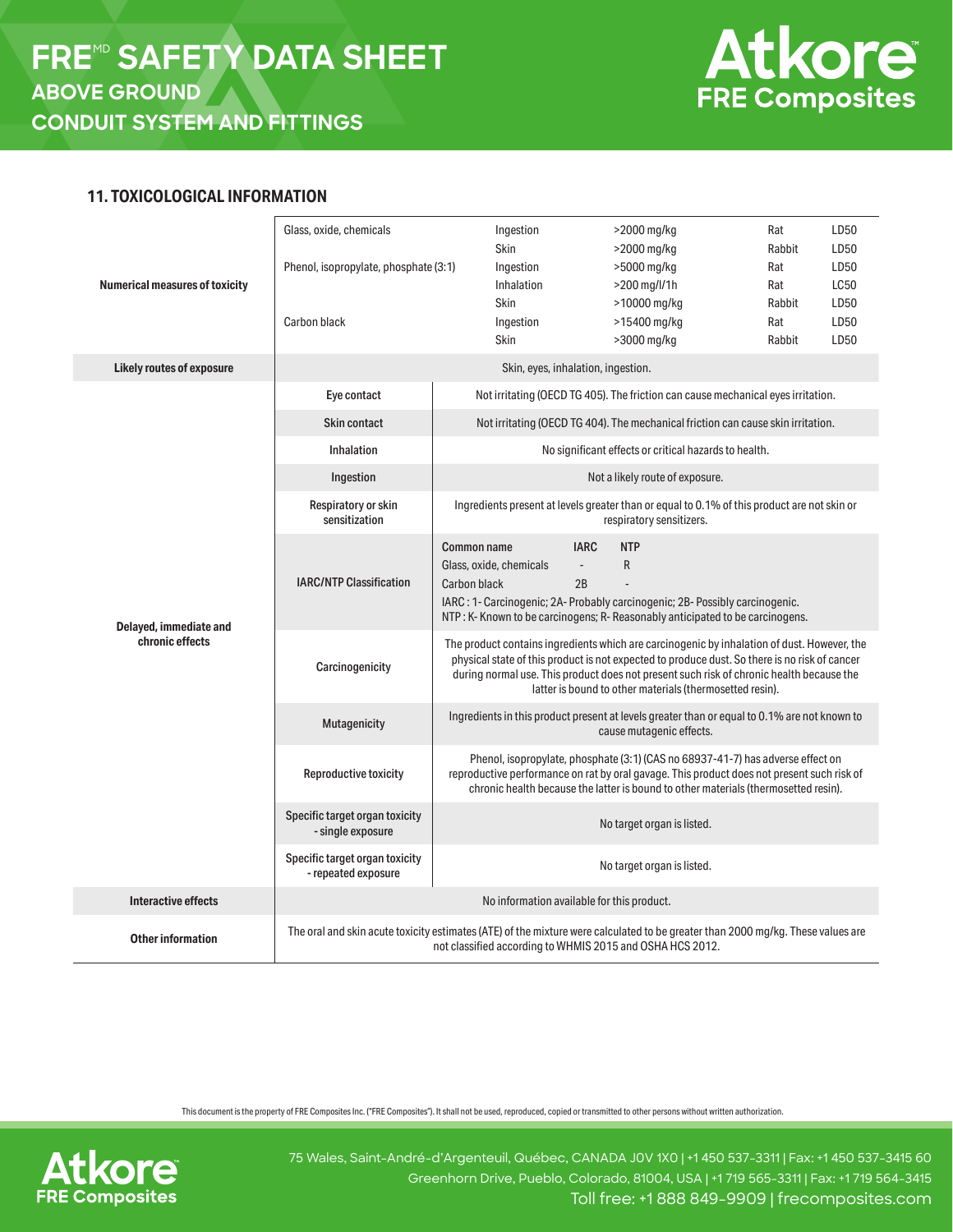

# **12. ECOLOGICAL INFORMATION**

| <b>Ecological toxicity</b>       | Fish various LC50 > 100 mg/l; 96h                                                     |  |  |  |
|----------------------------------|---------------------------------------------------------------------------------------|--|--|--|
| <b>Persistence</b>               | Contains an or many ingredients that may be persistent in the environment.            |  |  |  |
| <b>Degradability</b>             | No information available for this product.                                            |  |  |  |
| <b>Bioaccumulative potential</b> | No bioaccumulation.                                                                   |  |  |  |
| <b>Mobility in soil</b>          | The product is a mixture whose ingredients have moderate to low mobility in the soil. |  |  |  |
| Other adverse effects            | This chemical does not deplete the ozone layer.                                       |  |  |  |

# **13. DISPOSAL CONSIDERATIONS**

| <b>IMPORTANT!</b>                                                                                                                                                                                                                                                      |
|------------------------------------------------------------------------------------------------------------------------------------------------------------------------------------------------------------------------------------------------------------------------|
| Prevent waste generation. Use in full. Residue can be reprocessed (recycled) where there is a recovery program.<br>Observe all federal, state/provincial and municipal regulations. If necessary consult the<br>Department of Environment or the relevant authorities. |

# **14. TRANSPORT INFORMATION**

| <b>UN Number</b>                         | UN N/A                                                  |  |  |  |
|------------------------------------------|---------------------------------------------------------|--|--|--|
| <b>UN Proper Shipping Name</b>           | Not regulated by TDG (Canada) and 49 CFR DOT (USA).     |  |  |  |
| <b>Environmental hazards</b>             | This material does not contain marine pollutant.        |  |  |  |
| Special precautions for user             | No information available.                               |  |  |  |
|                                          | <b>TDG - Transportation of Dangerous Goods (Canada)</b> |  |  |  |
| Transport hazard class(es)               | Not regulated                                           |  |  |  |
| Packing group                            | Not regulated                                           |  |  |  |
| <b>Emergency response guidebook 2016</b> |                                                         |  |  |  |
|                                          | <b>IMO/IMDG - International Maritime Transport</b>      |  |  |  |
| <b>Classification</b>                    | Not regulated                                           |  |  |  |
|                                          | IATA - International Air Transport Association          |  |  |  |
| <b>Classification</b>                    | Not regulated                                           |  |  |  |
|                                          |                                                         |  |  |  |

These transportation classifications are provided as a customer service. As the shipper YOU remain responsible for complying with all applicable laws and regulations, including proper transportation classification and packaging. In addition, if a domestic exemption exists, it is the responsibility of the shipper to define the application of it.

This document is the property of FRE Composites Inc. ("FRE Composites"). It shall not be used, reproduced, copied or transmitted to other persons without written authorization.

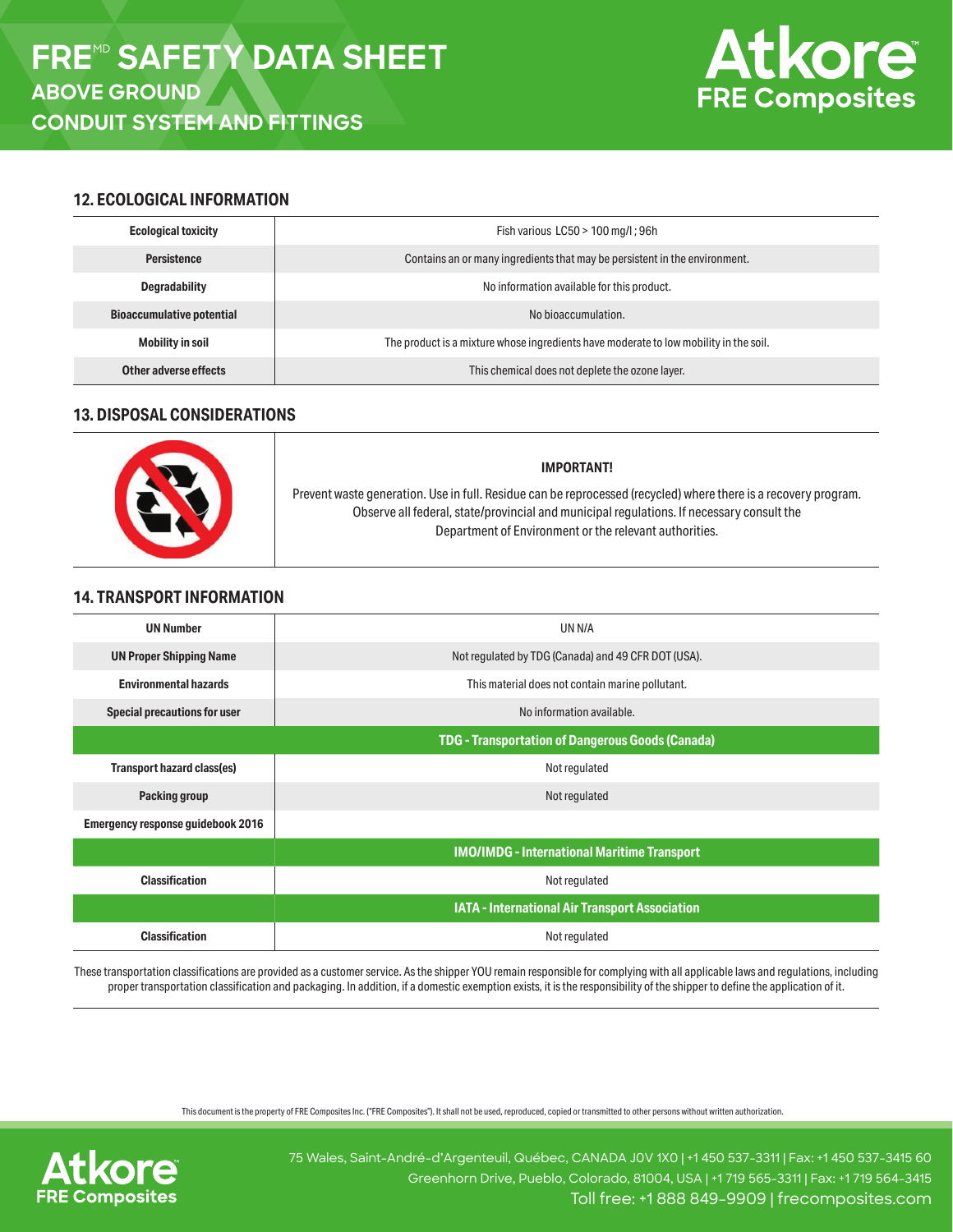

# **15. REGULATORY INFORMATION**

| <b>CANADA</b>                            |               |             |              |             |             |  |
|------------------------------------------|---------------|-------------|--------------|-------------|-------------|--|
| <b>Common name</b>                       | <b>CAS</b>    | <b>CEPA</b> | <b>DSL</b>   | <b>NDSL</b> | <b>NPRI</b> |  |
| Glass, oxide, chemicals                  | 65997-17-3    |             | ✔            |             |             |  |
| <b>Polymerized Epoxy Resin</b>           | Polymer Epoxy |             | $\checkmark$ |             |             |  |
| Phenol, isopropylate,<br>phosphate (3:1) | 68937-41-7    |             | ✔            |             |             |  |
| <b>Carbon black</b>                      | 1333-86-4     |             | $\checkmark$ |             |             |  |

- CEPA: List of Toxic Substances Managed Under Canadian Environmental Protection Act

- DSL: Domestic Substances List Inventory

- NDSL: Non-Domestic Substances List Inventory

- NPRI: National Pollutant Release Inventory Substances

#### **UNITED STATES OF AMERICA**

| <b>Common name</b>                       | <b>CAS</b>    | <b>TSCA</b>  | <b>CER</b><br><b>CLA</b> | <b>EPCRA</b><br>313 | <b>EPCRA</b><br>302/304 | <b>CAA</b><br>112(b)<br><b>HON</b> | <b>CAA</b><br>112(b)<br><b>HAP</b> | <b>CAA</b><br>112(R) | <b>CWA</b><br>311 | <b>CWA</b><br>Prio. |
|------------------------------------------|---------------|--------------|--------------------------|---------------------|-------------------------|------------------------------------|------------------------------------|----------------------|-------------------|---------------------|
| Glass, oxide, chemicals                  | 65997-17-3    | V            |                          |                     |                         |                                    |                                    |                      |                   |                     |
| <b>Polymerized Epoxy Resin</b>           | Polymer Epoxy | $\checkmark$ |                          |                     |                         |                                    |                                    |                      |                   |                     |
| Phenol, isopropylate,<br>phosphate (3:1) | 68937-41-7    | ✓            |                          |                     |                         |                                    |                                    |                      |                   |                     |
| Noir de carbone                          | 1333-86-4     | ✓            |                          |                     |                         |                                    |                                    |                      |                   |                     |

- TSCA : Toxic Substance Control Act

- CERCLA: Comprehensive Environmental Response, Compensation, and Liability Act list of hazardous substances

- EPCRA 313: Emergency Planning and Community Right-to-Know Act, Section 313 Toxic Chemicals

- EPCRA 302/304: Emergency Planning and Community Right-to-Know Act, Section 302/304 Extremely Hazardous Substances

- CAA 112(b) HON: Clean Air Act - Hazardous Organic National Emission Standard for Hazardous Air Pollutant

- CAA 112(b) HAP: Clean Air Act - Hazardous Air Pollutants lists pollutants

- CAA 112(r): Clean Air Act - Regulated Chemicals for Accidental Release Prevention

- CWA 311: Clean Water Act - List of Hazardous Substances

- CWA Priority: Clean Water Act - Priority Pollutant list

This document is the property of FRE Composites Inc. ("FRE Composites"). It shall not be used, reproduced, copied or transmitted to other persons without written authorization.